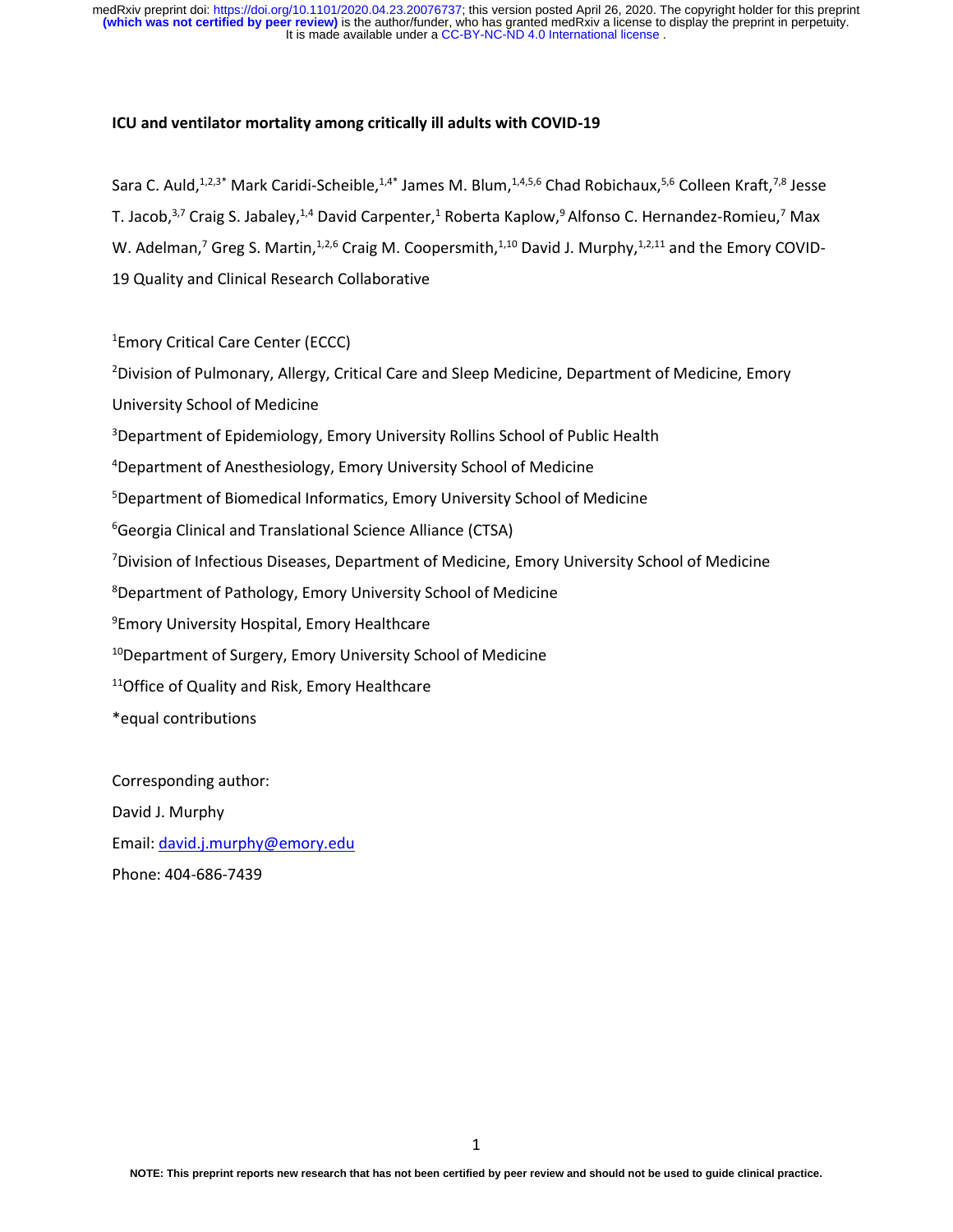# **Summary**

We report preliminary data from a cohort of adults admitted to COVID-designated intensive care units from March 6 through April 17, 2020 across an academic healthcare system. Among 217 critically ill patients, mortality for those who required mechanical ventilation was 29.7% (49/165), with 8.5% (14/165) of patients still on the ventilator at the time of this report. Overall mortality to date in this critically ill cohort is 25.8% (56/217), and 40.1% (87/217) patients have survived to hospital discharge. Despite multiple reports of mortality rates exceeding 50% among critically ill adults with COVID-19, particularly among those requiring mechanical ventilation, our early experience indicates that many patients survive their critical illness.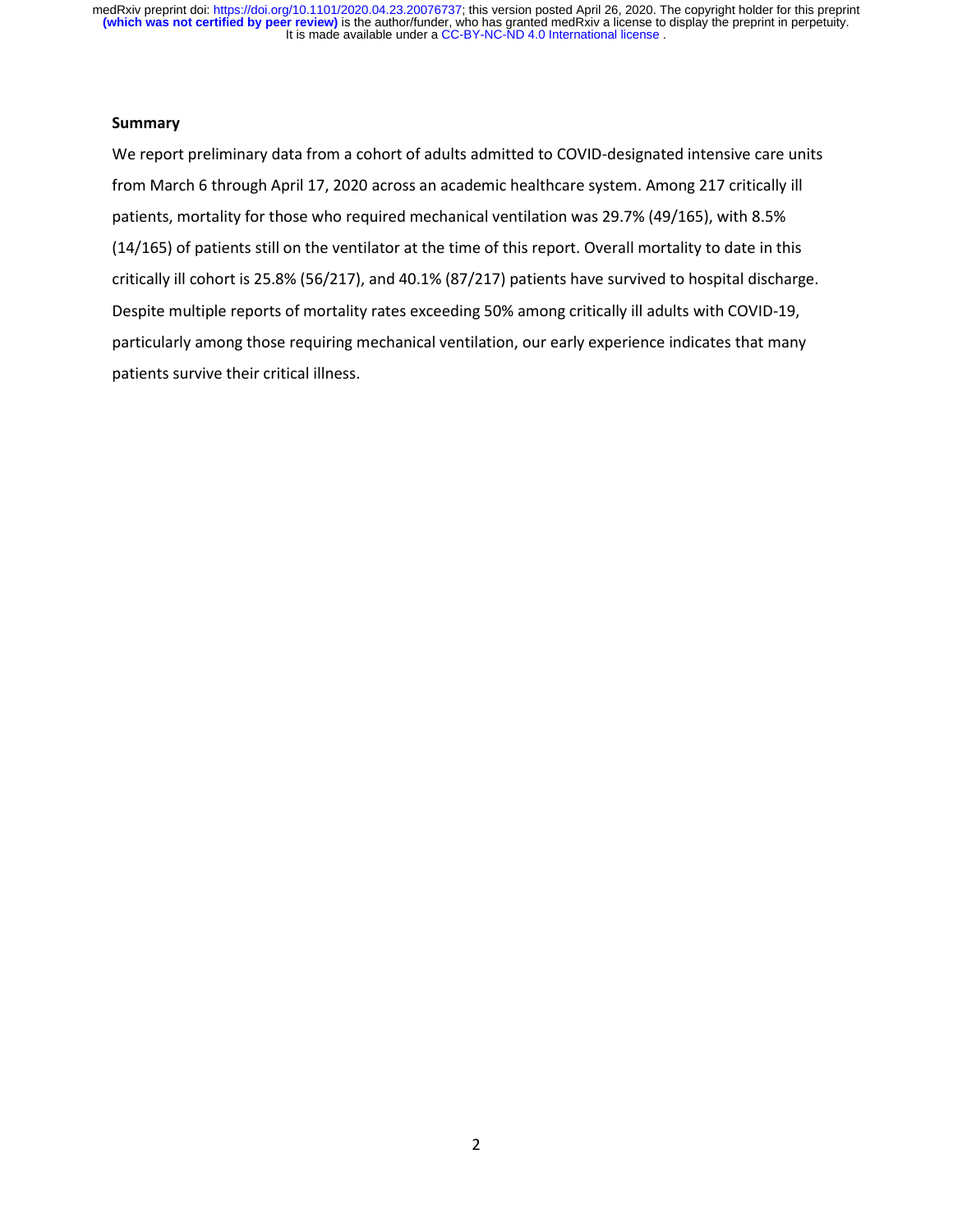#### **Introduction**

COVID-19 has become one of the leading causes of death worldwide. It is estimated that 15–20% of cases require hospitalization and 3–5% require critical care. While experience with COVID-19 continues to grow, reported mortality rates range from 50–97% in those requiring mechanical ventilation.<sup>1-6</sup> These are significantly higher than the published mortality rates ranging from 35–46% for patients intubated with H1N1 influenza pneumonia and other causes of acute respiratory distress syndrome (ARDS).<sup>7-10</sup>

These high mortality rates have raised concerns as to whether invasive mechanical ventilation should be avoided in the context of COVID-19.<sup>11-14</sup> To help address the growing concern that critical illness, and specifically mechanical ventilation, are associated with a high risk of death, we conducted a retrospective cohort study of critically ill patients with COVID-19 across our academic health system.

### **Methods**

This is an observational cohort study of all patients with COVID-19 admitted to six COVID-designated intensive care units (ICUs) at three Emory Healthcare acute-care hospitals in Atlanta, Georgia from March 6, 2020 through April 17, 2020. COVID-19 status was based upon a positive SARS-CoV-2 PCR assay, performed either by the Georgia Department of Public Health, a referral laboratory, or the hospital-based clinical laboratory. Patient data, including sociodemographic information, clinical data, and laboratory data, were obtained from the electronic medical record.

Data were abstracted through April 21, 2020. Data were analyzed using a chi-square or Wilcoxon rank sum test for categorical and continuous variables, respectively, with a 2-sided p-value < 0.05 considered statistically significant (Stata Version 12.1). This study was approved by the Emory University Institutional Review Board.

# **Results**

#### *Patient Characteristics*

From March 6 through April 17, 2020, 217 critically ill adults with COVID-19 infection were admitted to the ICU (Figure 1A). The median patient age was 64 (interquartile range [IQR] 54–73), with 49 (22.6%) patients who were 75 years or older (Table 1). There were 98 (45.2%) females and the majority of patients were black (153 [70.5%]). Hypertension was the most common comorbid condition (134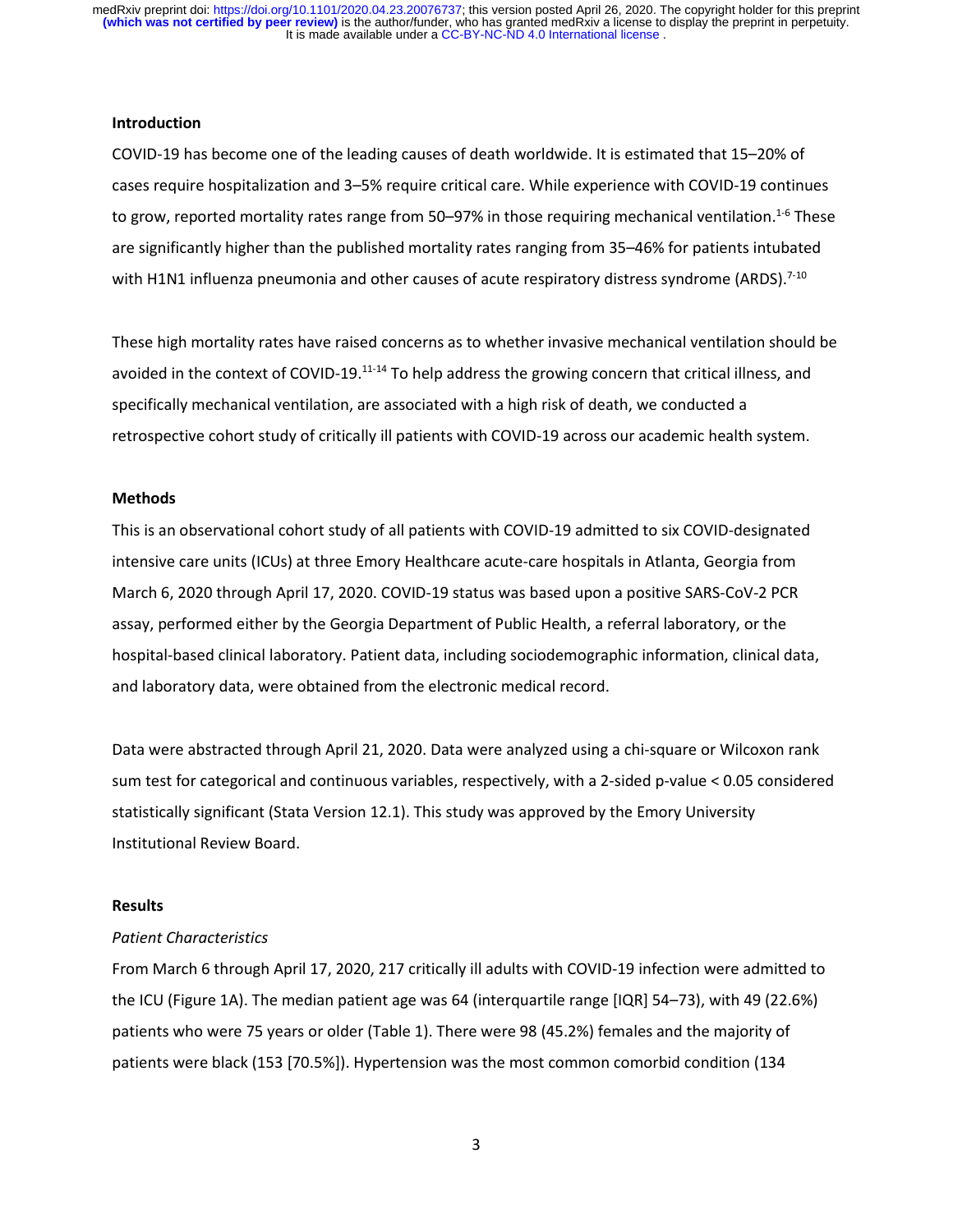[61.7%]), followed by diabetes (99, [45.6%]). Twenty-one patients (9.7%) had morbid obesity, with a body mass index (BMI) of 40 or greater.

#### *ICU admission and interventions*

Initial ICU clinical findings, critical care interventions, and outcomes are summarized in Table 2. On admission to the ICU, the median SOFA score was 7 (IQR 5–11), the median D-dimer was 1731 ng/ml (IQR 934–6948; upper limit of normal 298 ng/ml), and the median C-reactive protein was 190 mg/L (IQR 126–262; upper limit of normal 10 mg/L). The median initial PaO<sub>2</sub>/FiO<sub>2</sub> ratio was 132 (IQR 100–178).

There were 165 (76.0%) patients who received invasive mechanical ventilation. The median static lung compliance on the first day of intubation was 34 ml/cmH2O (IQR 28–46). A total of 143 (65.9%) patients required vasopressor support for shock and 63 (29.0%) required renal replacement therapy, either in the form of continuous renal replacement therapy or intermittent hemodialysis. Use of inhaled pulmonary vasodilators was relatively uncommon (22 [10.1%]) and four (1.8%) patients received extracorporeal membrane oxygenation (ECMO). Overall, 114 (52.5%) patients received at least one dose of hydroxychloroquine and 49 (22.6%) patients were enrolled in the NIH-funded adaptive clinical treatment trial (ACTT) of remdesivir (ClinicalTrials.gov NCT04280705).

### *ICU Outcomes*

Among the 217 patients in the cohort, 129 (59.4%) have been transferred alive from the ICU, 52 (23.9%) died in the ICU (four additional deaths occurred among patients transferred to the floor), and 36 (16.6%) remain in the ICU, of whom 14 (38.9%) are still mechanically ventilated (Figure 1a). The median ICU length of stay for patients still in the ICU is 12 days (IQR 10–18). Among patients who received invasive mechanical ventilation, ICU mortality is 28.5% (47/165) and hospital mortality is 29.7% (49/165) (Figure 1b).

The median age of patients who died was significantly older than for those who survived (70 years [IQR 63–77] vs. 61 years  $[IQR 51 - 69]$ ; p-value < 0.001) (Table 1). Race and female sex did not differ according to survival, but patients who died were less likely to be morbidly obese and more likely to have coronary artery disease.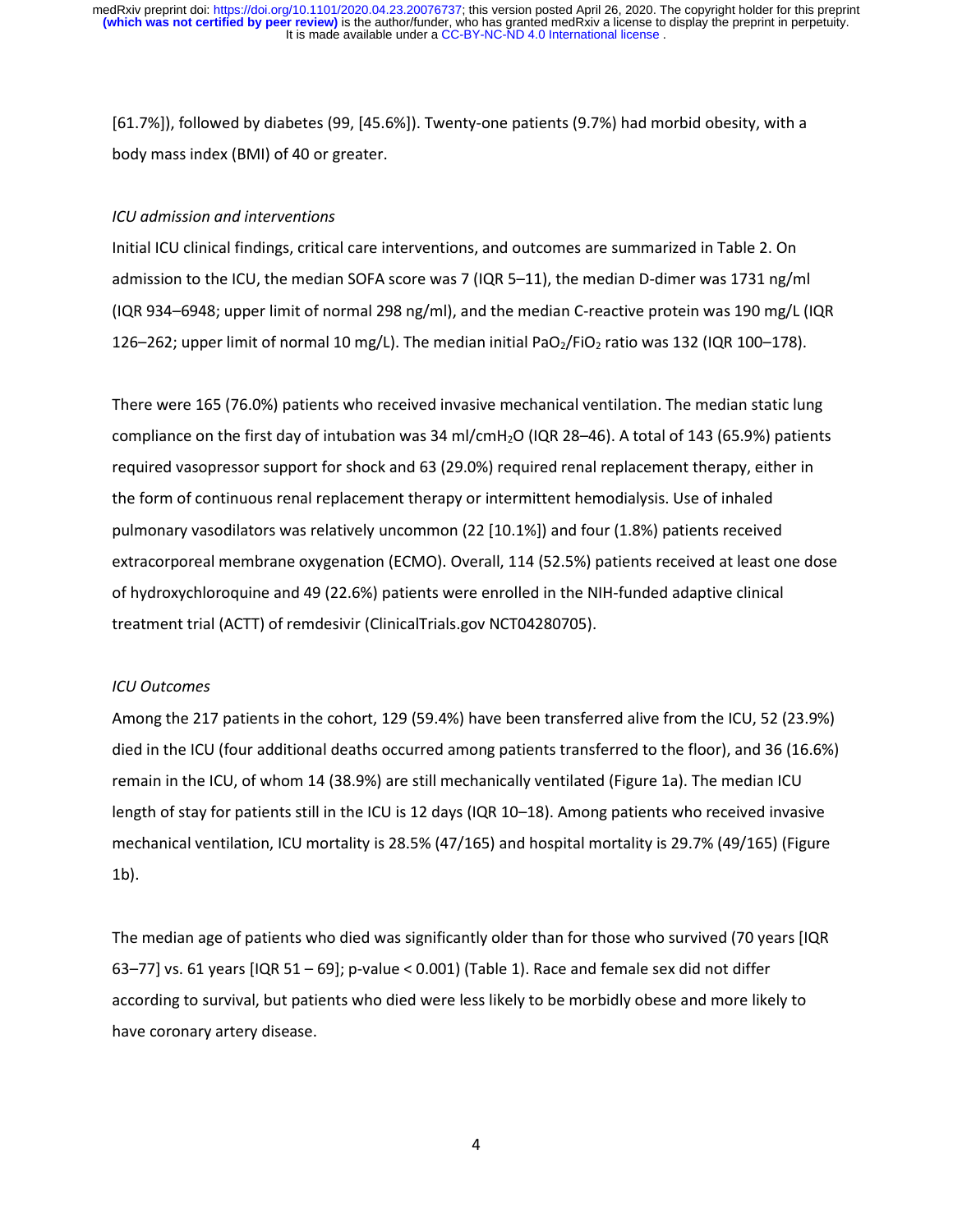Patients who died had a higher Sequential Organ Failure Assessment (SOFA) score on ICU admission (median 9 [IQR 6–13]) than those who survived (median 7 [IQR 4–10]; p-value 0.002) (Table 2). Median D-dimer values were more than two times higher in those who died than those who survived (3780 [IQR 1425 – 19468] vs. 1545 [IQR 890–3514]; p-value 0.002). Similarly, the initial C-reactive protein and PaO<sub>2</sub>/FiO<sub>2</sub> ratios were significantly worse in patients who died in the ICU (p-values 0.003 and 0.001, respectively). Compared to those who survived, patients who died in the ICU were more likely to have respiratory failure requiring invasive mechanical ventilation (90.4% vs. 66.7%; p-value < 0.001), shock requiring vasopressors (92.3% vs. 50.4%, p-value <0.001), and renal failure requiring renal replacement therapy (53.9% vs 14.7%, p value <0.001).

Overall, mortality among patients who received vasopressors was 33.6% (48/143), while 28 (44.5%) of 63 patients with renal failure requiring renal replacement therapy died. Half of the patients who received inhaled vasodilator for refractory hypoxemia died (11/22). Among the 52 patients who died in the ICU, including three patients who had an advance directive not to be intubated, the median time from ICU admission to death was 8 days (IQR 5–12).

### **Discussion**

Our early experience with this large cohort of critically ill patients with COVID-19 demonstrates a mortality rate of 25.8% overall, which is substantially lower than the 50 – 97% reported in the published literature to date.<sup>1-6</sup> Additionally, the 29.7% mortality for the approximately three-quarters of patients in our cohort who required mechanical ventilation is also markedly lower than previous reports. These data indicate that a majority of critically ill patients with COVID-19 can have good clinical outcomes and support the ongoing use of mechanical ventilation for patients with acute respiratory failure.

In some of the earliest reports of COVID-19 from Wuhan, mortality rates among those admitted to ICUs ranged from 52–62%, and increased to 86–97% among those requiring invasive mechanical ventilation.5,6,15,16 In more recent data from the United Kingdom, 67% of those who had received mechanical ventilation died, as compared to 22% of patients intubated with viral pneumonia in the preceding three years.<sup>3</sup> Early reports of smaller cohorts from Seattle, where some of the first COVID-19 outbreaks occurred in the United States, indicated that 50–67% of patients admitted to the ICU and 71– 75% of those receiving invasive mechanical ventilation died.<sup>1,2</sup> A recently published report from New York also found high mortality of 88.1% among those who required mechanical ventilation.<sup>4</sup>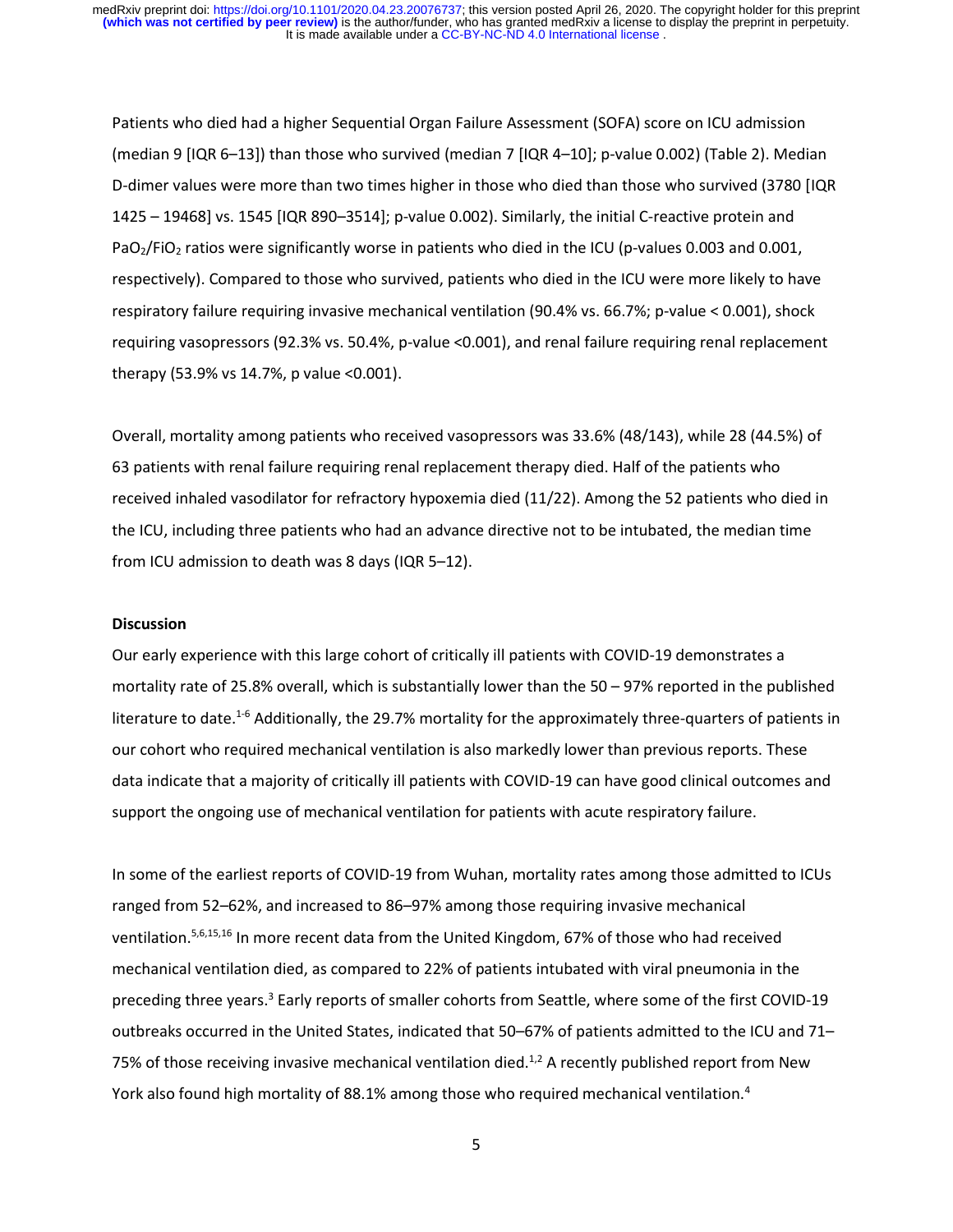Taken together, these reports have raised concerns that survival among those receiving mechanical ventilation is exceedingly poor.<sup>11-14,17</sup> In contrast to the majority of prior reports, our data provide evidence that mortality rates in COVID-19 can be comparable to those seen with ARDS and other infectious pneumonias.7-10

In our cohort, mortality was associated with older age, with 30.1% mortality in those age 65 and above as compared to 9.1% in those under age 55. Mortality was also associated with the presence of coronary artery disease, severity of illness on arrival to the ICU, and need for ICU interventions including mechanical ventilation, vasopressor support, renal replacement therapy and inhaled vasodilators. Approximately half of our cohort received at least one dose of hydroxychloroquine and nearly onequarter received at least one dose of a study drug as part of the ACTT trial (remdesivir vs. placebo), but there was no difference in survival for either of those groups. Finally, although 36 (16.6%) patients are still admitted to the ICU at the time of this report, 87 (40.1%) have been discharged from the hospital.

Several local and regional considerations may have influenced the observed outcomes. First, the arrival and peak of the COVID-19 pandemic in Georgia were later than in many of the regions from earlier reports. This delay provided time to establish organizational structures, acquire equipment, prepare personnel, create consensus-driven clinical protocols, and align resources across a large healthcare system. In addition, while patient volumes did merit the re-designation of several specialty intensive care units as COVID ICUs, all critically ill patients with COVID-19 were admitted to pre-existing ICUs and cared for by critical care teams with experience managing acute respiratory failure and at standard patient-to-provider ratios. Further, while an analysis of the impact of clinical interventions on survival is beyond the scope of this brief report, our internal guidelines emphasized early intubation and standard lung-protective ventilation strategies. Future studies are needed to better understand the impact of individual patient risk factors, clinical interventions and treatments, and health system factors that can improve mortality in the face of this global pandemic.

### **Conclusion**

In a cohort of critically ill adults with COVID-19, we report an early mortality rate of 25.8% overall and 29.7% for patients who received mechanical ventilation. While there may be a several factors underlying these findings, these results suggest that most patients with acute respiratory failure from COVID-19 may recover, even with severe disease requiring intubation and mechanical ventilation.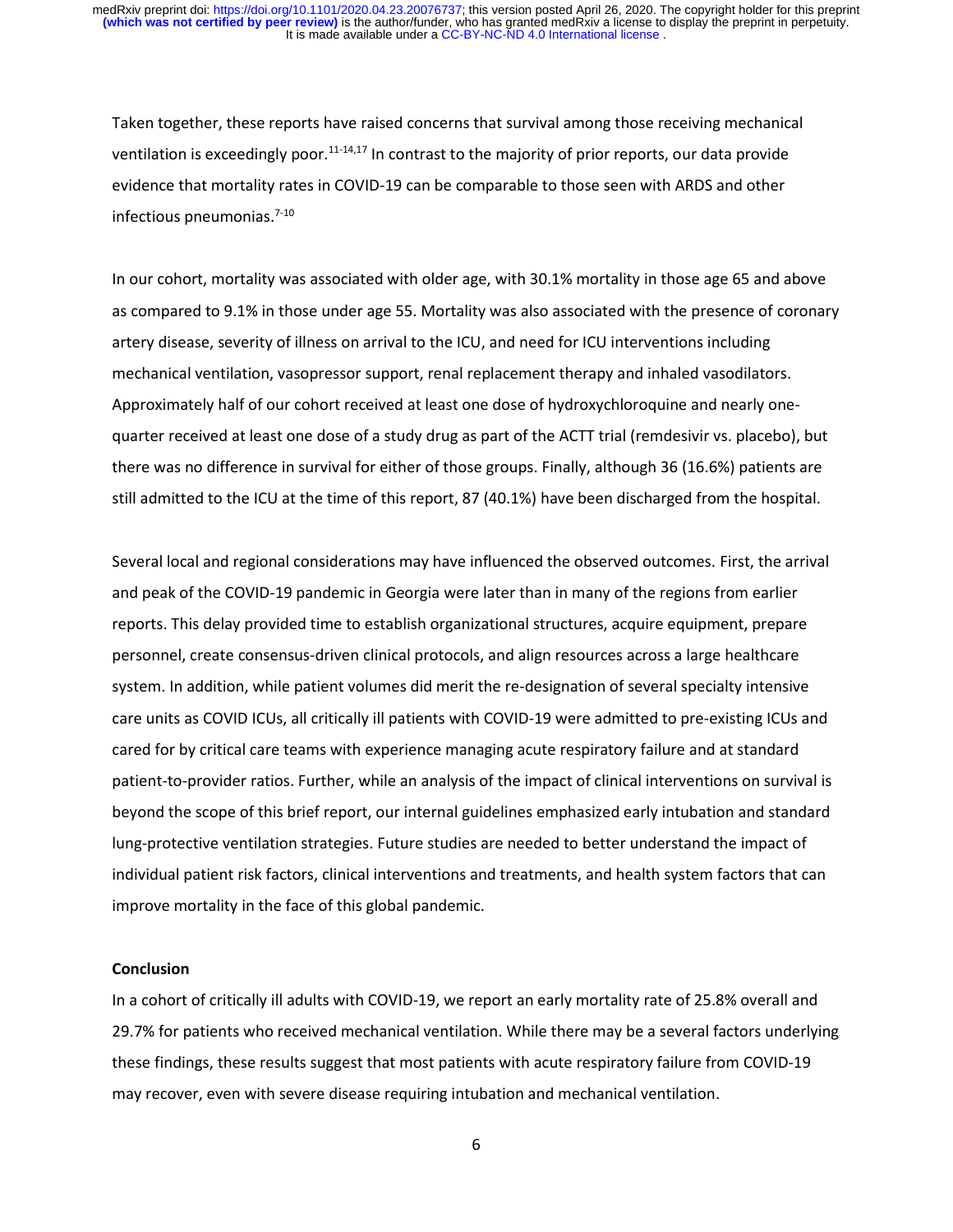**Conflict of interest disclosures**: None reported.

**Funding**: This work was supported by the following grants: NIH/NIAID K23 AI134182 (SCA), NIH/CTSA UL1TR002378. The content is solely the responsibility of the authors and does not necessarily represent the official views of the National Institutes of Health.

**Role of the Funder/Sponsor:** The funders had no role in the design and conduct of the study; collection, management, analysis, and interpretation of the data; preparation, review, or approval of the manuscript; and decision to submit the manuscript for publication.

**Acknowledgements**: We would like to extend our most profound thanks and gratitude to our colleagues in the Emory Critical Care Center and Emory Healthcare who have worked so hard to provide excellent clinical care during this global pandemic.

Emory COVID-19 Quality and Clinical Research Collaborative Members (in alphabetical order): Max W. Adelman, Scott Arno, Sara C. Auld, Theresa Barnes, William Bender, James M. Blum, Gaurav Budharani, Stephanie Busby, Laurence Busse, Mark Caridi-Scheible, David Carpenter, Nikulkumar Chaudhari, Craig M. Coopersmith, Lisa Daniels, Jane Fazio, Babar Fiza, Eliana Gonzalez, Ria Gripaldo, Charles Grodzin, Robert Groff, Alfonso C. Hernandez-Romieu, Max Hockstein, Dan Hunt, Craig S. Jabaley, Jesse T. Jacob, Colleen Kraft, Greg S. Martin, Samer Melham, Nirja Mehta, Chelsea Modlin, David J. Murphy, Mia Park, Deepa Patel, Cindy Powell, Amit Prabhaker, Jeeyon Rim, Ramzy Rimawi, Chad Robichaux, Nicholas Scanlon, Milad Sharifpour, Bashar Staitieh, Michael Sterling, Jonathan Suarez, Colin Swenson, Nancy Thakkar, Alexander Truong, Hima Veeramachaneni, Alvaro Velasquez, Michael Waldmann, Max Weinmann, Thanushi Wynn, and Joel Zivot.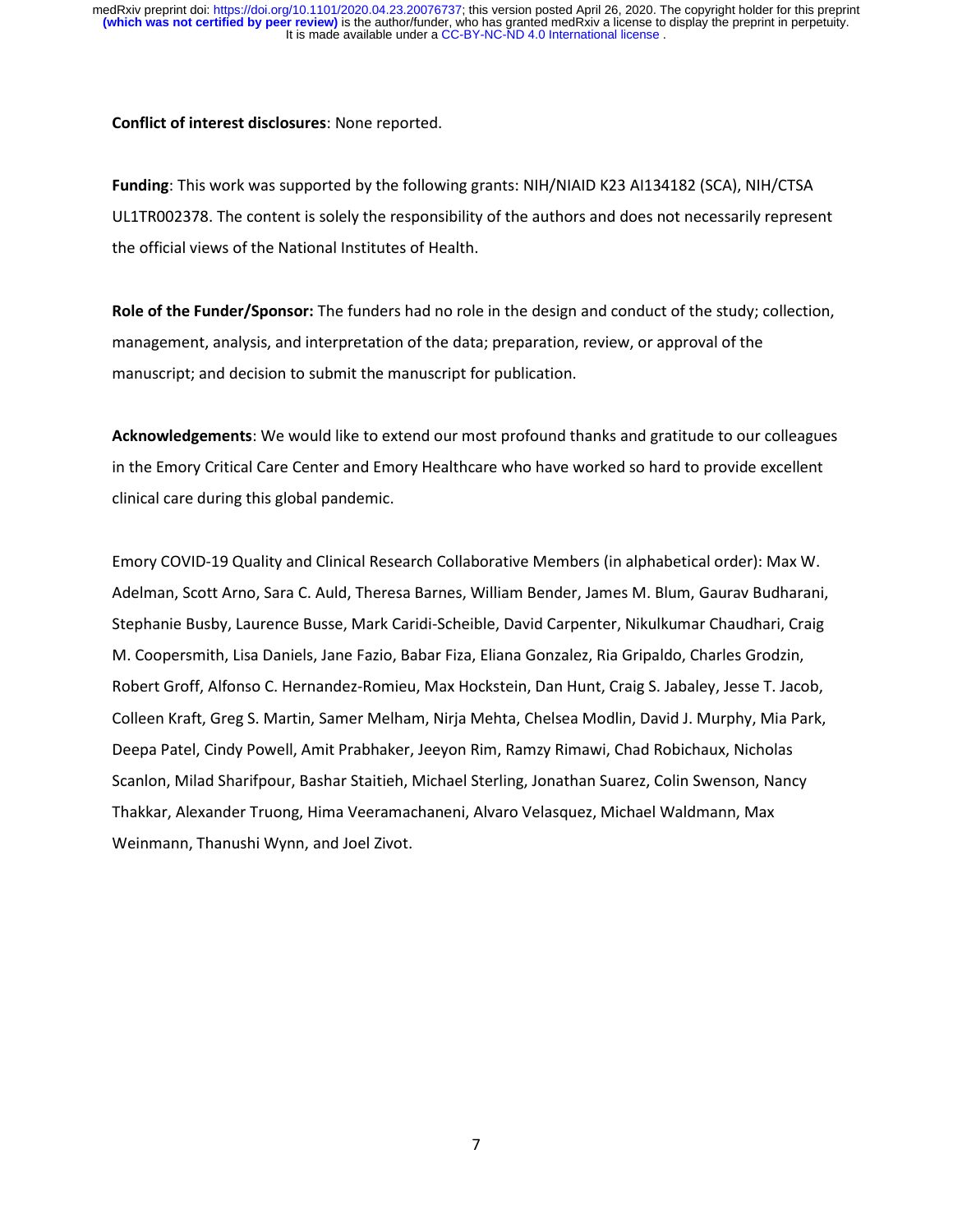# **References**

- 1. Bhatraju PK, Ghassemieh BJ, Nichols M, et al. Covid-19 in Critically Ill Patients in the Seattle Region — Case Series. New England Journal of Medicine 2020.
- 2. Arentz M, Yim E, Klaff L, et al. Characteristics and Outcomes of 21 Critically Ill Patients With COVID-19 in Washington State. JAMA 2020.
- 3. ICNARC report on COVID-19 in critical care. Intensive Care National Audit and Research Center, 2020. (Accessed April 17, 2020, at [https://www.icnarc.org/About/Latest-News/2020/04/04/Report-](https://www.icnarc.org/About/Latest-News/2020/04/04/Report-On-2249-Patients-Critically-Ill-With-Covid-19)[On-2249-Patients-Critically-Ill-With-Covid-19.](https://www.icnarc.org/About/Latest-News/2020/04/04/Report-On-2249-Patients-Critically-Ill-With-Covid-19))
- 4. Richardson S, Hirsch JS, Narasimhan M, et al. Presenting Characteristics, Comorbidities, and Outcomes Among 5700 Patients Hospitalized With COVID-19 in the New York City Area. JAMA 2020.
- 5. Wu C, Chen X, Cai Y, et al. Risk Factors Associated With Acute Respiratory Distress Syndrome and Death in Patients With Coronavirus Disease 2019 Pneumonia in Wuhan, China. JAMA Internal Medicine 2020.
- 6. Zhou F, Yu T, Du R, et al. Clinical course and risk factors for mortality of adult inpatients with COVID-19 in Wuhan, China: a retrospective cohort study. The Lancet 2020;395:1054-62.
- 7. Estenssoro E, Ríos FG, Apezteguía C, et al. Pandemic 2009 Influenza A in Argentina. American journal of respiratory and critical care medicine 2010;182:41-8.
- 8. Dominguez-Cherit G, Lapinsky SE, Macias AE, et al. Critically Ill patients with 2009 influenza A(H1N1) in Mexico. Jama 2009;302:1880-7.
- 9. Bellani G, Laffey JG, Pham T, et al. Epidemiology, Patterns of Care, and Mortality for Patients With Acute Respiratory Distress Syndrome in Intensive Care Units in 50 Countries. JAMA 2016;315:788- 800.
- 10. Zambon M, Vincent JL. Mortality rates for patients with acute lung injury/ARDS have decreased over time. Chest 2008;133:1120-7.
- 11. Dondorp AM, Hayat M, Aryal D, Beane A, Schultz MJ. Respiratory Support in Novel Coronavirus Disease (COVID-19) Patients, with a Focus on Resource-Limited Settings. The American Journal of Tropical Medicine and Hygiene 2020.
- 12. Begley S. With ventilators running out, doctors say the machines are overused for Covid-19. STATnewscom 2020 April 8, 2020.
- 13. Ravani S, Allday E. Some doctors question wisdom of using ventilators on coronavirus patients. San Francisco Chronicle 2020 April 9, 2020.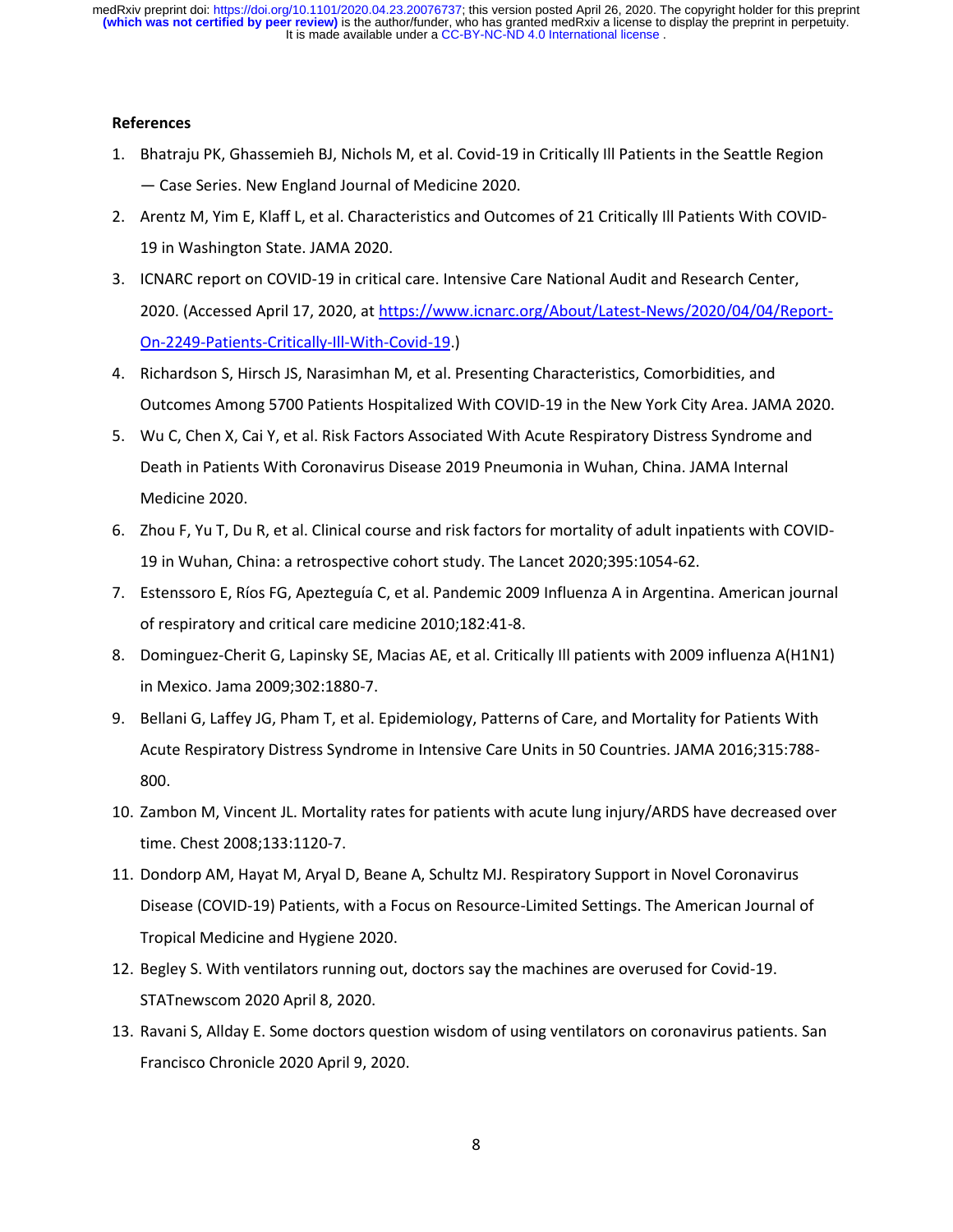- 14. Hamilton J. Ventilators Are No Panacea For Critically Ill COVID-19 Patients. National Public Radio 2020 April 2, 2020.
- 15. Huang C, Wang Y, Li X, et al. Clinical features of patients infected with 2019 novel coronavirus in Wuhan, China. The Lancet 2020;395:497-506.
- 16. Yang X, Yu Y, Xu J, et al. Clinical course and outcomes of critically ill patients with SARS-CoV-2 pneumonia in Wuhan, China: a single-centered, retrospective, observational study. The Lancet Respiratory Medicine 2020.
- 17. Cha A. New York's largest hospital system, 88% of coronavirus patients on ventilators didn't make it. The Washington Post 2020 April 22, 2020.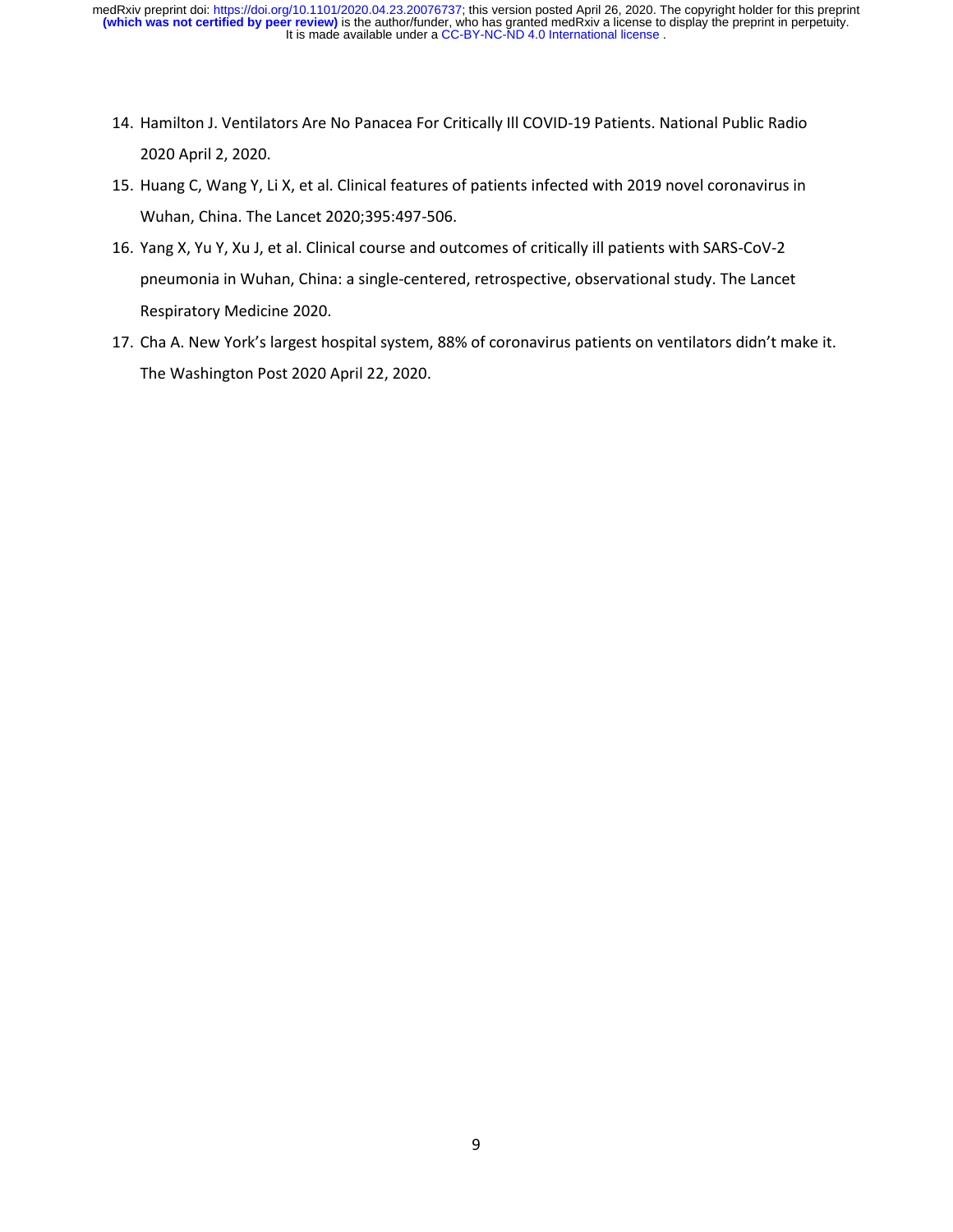Figure 1A. Flow diagram for patients admitted to a COVID-ICU.



Figure 1B. Flow diagram for patients admitted to a COVID-ICU who received any invasive mechanical ventilation

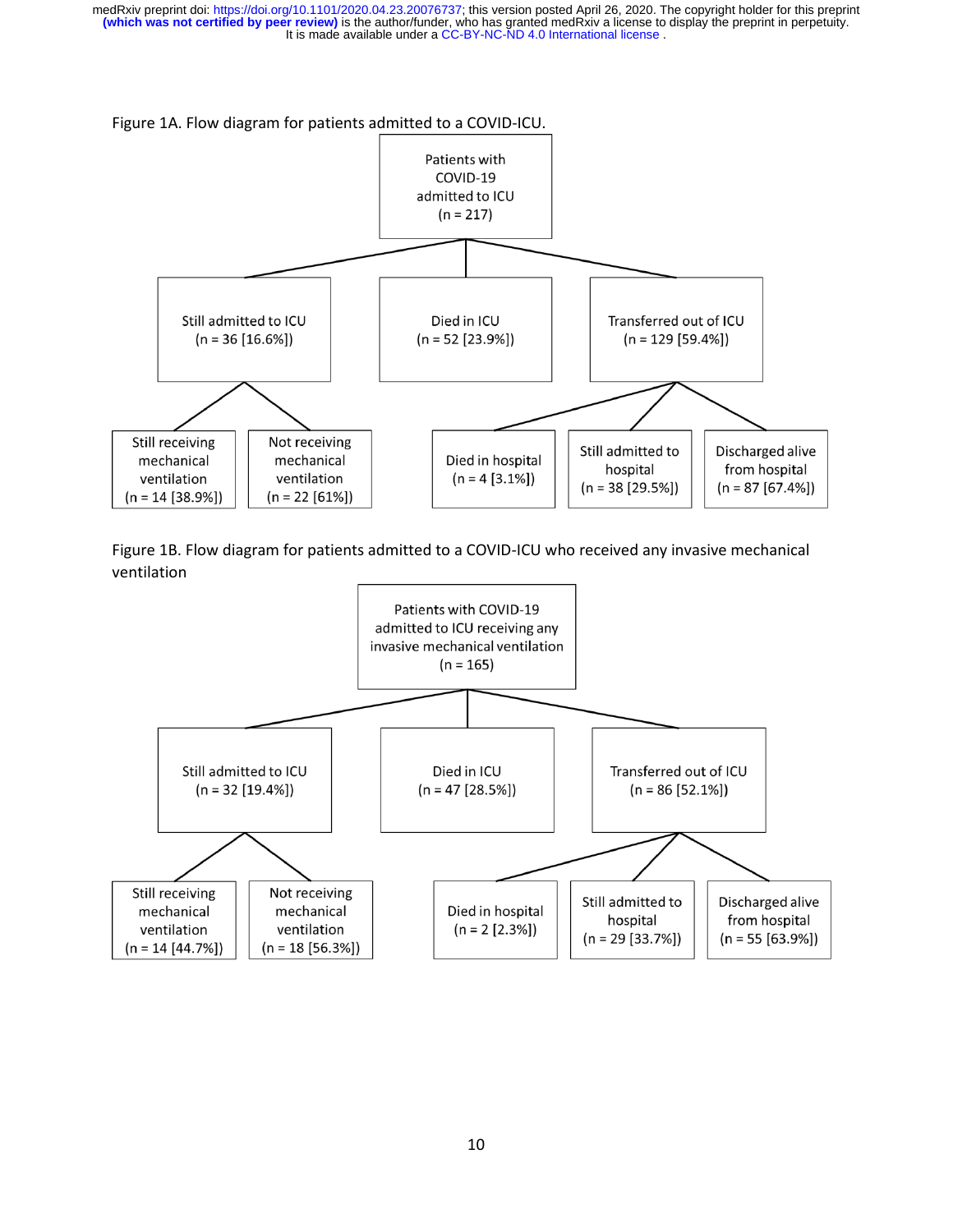| Characteristic                    | All         | <b>Survived ICU</b> | Died in ICU   | p-value* |
|-----------------------------------|-------------|---------------------|---------------|----------|
| (n[%] unless otherwise indicated) | (n=217)     | (n=129)             | (n=52)        |          |
| Age, median (IQR)                 | $64(54-73)$ | $61(51-69)$         | $70(63 - 77)$ | < 0.001  |
| Age <55                           | 55(25.3)    | 38 (29.5)           | 7(13.5)       | 0.024    |
| Age 55-64                         | 56 (25.8)   | 40 (31.0)           | 9(17.3)       | 0.061    |
| Age 65-74                         | 57 (26.3)   | 31(24.0)            | 18 (34.6)     | 0.147    |
| Age $\geq$ 75                     | 49 (22.6)   | 20(15.5)            | 18 (34.6)     | 0.004    |
| Female                            | 98 (45.2)   | 58 (45.0)           | 28 (53.9)     | 0.279    |
| Race                              |             |                     |               |          |
| White                             | 39 (18.0)   | 29 (22.5)           | 6(11.5)       | 0.092    |
| <b>Black</b>                      | 153 (70.5)  | 90 (69.8)           | 38 (73.1)     | 0.658    |
| Asian                             | 7(3.2)      | 1(0.8)              | 2(3.9)        | 0.143    |
| Other/unknown,                    | 18(8.3)     | 9(7.0)              | 6(11.5)       | 0.314    |
| BMI, median (IQR)                 | $30(26-35)$ | $31(27-36)$         | $29(26-32)$   | 0.0628   |
| $BMI \geq 40$                     | 21(9.7)     | 16 (12.4)           | 1(1.9)        | 0.029    |
| <b>HTN</b>                        | 134 (61.7)  | 83 (64.3)           | 34 (65.4)     | 0.894    |
| <b>CHF</b>                        | 41 (18.9)   | 25(19.4)            | 12(23.1)      | 0.577    |
| CAD                               | 31(14.3)    | 15 (11.6)           | 13 (25.0)     | 0.024    |
| DM                                | 99 (45.6)   | 60 (46.5)           | 26(50.0)      | 0.671    |
| CKD/ESRD                          | 58 (26.7)   | 33 (25.6)           | 20(38.5)      | 0.085    |
| Asthma                            | 19 (8.8)    | 13 (10.1)           | 3(5.8)        | 0.356    |
| <b>COPD</b>                       | 21(9.7)     | 14 (10.9)           | 4(7.7)        | 0.520    |

|  | Table 1. Sociodemographic and baseline clinical characteristics of patients admitted to a COVID-ICU. |
|--|------------------------------------------------------------------------------------------------------|
|--|------------------------------------------------------------------------------------------------------|

\*p-value: chi-square or Wilcoxon rank sum test comparing those who survived vs. died in the ICU. *BMI = body mass index; CAD = coronary artery disease; CHF = congestive heart failure; CKD = chronic kidney disease; COPD = chronic obstructive pulmonary disease; DM = diabetes mellitus; ESRD = end-stage renal disease; HTN = hypertension; IQR = interquartile range.*